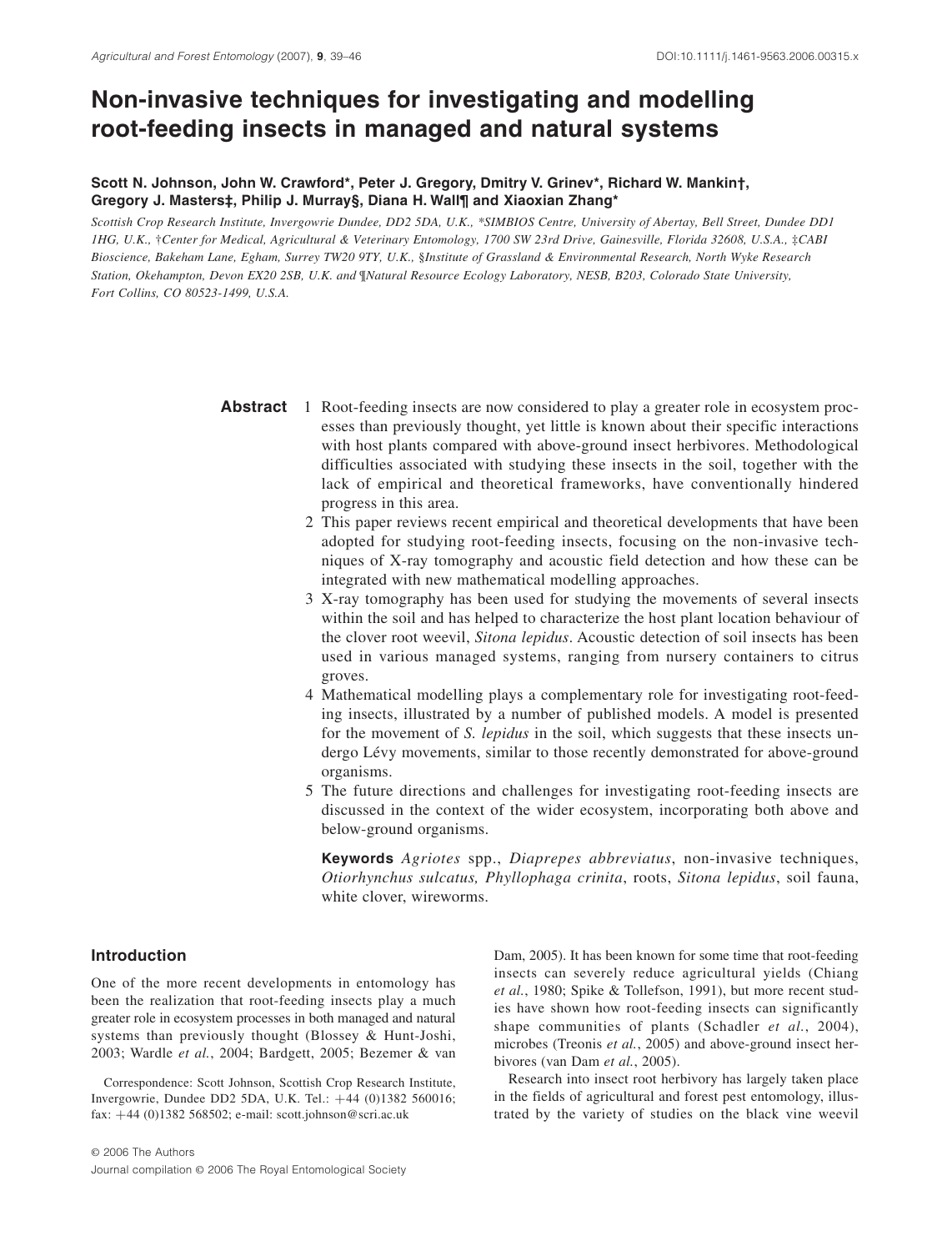( *Otiorhynchus sulcatus* ), which is a pest of both types of system ( van Tol *et al.* , 2001; Lola-Luz *et al.* , 2005; Son & Lewis, 2005 ). Indeed, *O. sulcatus* has become the most serious pest of ornamental nursery stock and soft fruit production in Europe (Labuschagne, 1999). At the same time, researchers are considering some root-feeding insects as biocontrol agents of invasive plant species, with Blossey & Hunt-Joshi (2003) reporting a favourable 54% success rate against target plants, compared with only 34% for above-ground insect herbivores tested; but see also Thelen et al. (2005).

 Despite the recent interest in research involving belowground insect herbivores, progress has been sporadic compared with studies of above-ground insect herbivores. Two seminal reviews (Brown & Gange, 1990; Villani & Wright, 1990) called for greater attention to be paid to root-feeding insects but, when revisiting the subject a decade later, Hunter (2001) concluded that subsequent progress had been comparatively slow. Methodological difficulties associated with studying these interactions in the soil have clearly hampered progress, but it is probable that empirical progress has also been hindered by the lack of theoretical and mathematical modelling frameworks that are so common for above-ground insect-plant interactions. For example, areas such as optimal defence allocation by plants remain largely focused on aboveground plant parts because detailed data are not available for how insects interact with the roots (Bouma *et al.*, 2001; Yanai & Eissenstat, 2002).

 The present review aims to widen participation in this topical area of entomology and enable researchers to consider new approaches to existing questions. We focus on two examples of empirical techniques that have recently been developed to study root-feeding insects (X-ray microtomography and acoustic detection in soil). We then discuss a recent example of a mathematical model that has been developed for below-ground insect herbivores and how it can be refined using new empirical techniques and by drawing on parallels with theory for above-ground organisms. Finally, we consider the challenges that lie ahead and how a better understanding of below-ground insect herbivory could improve models for understanding ecosystem processes as a whole.

#### **X-ray tomography**

 Soil is an opaque, tri-phasic medium making the investigation of subterranean insect-plant interactions very difficult. Studies of subterranean insects usually involve destructively dismantling the experimental system to recover insects, which has a number of inherent restrictions. These 'black box' approaches are insensitive to subtle spatio-temporal aspects of insect-root interactions and only allow the final consequences of the interaction to be measured. Attempts to overcome this have conventionally involved observing insects at a transparent interface (e.g. slant boards used by Murray & Clements, 1992), rhizotrons or using telemetric techniques (Reynolds & Riley, 2002). The former tend to restrict insect movements, whereas the latter are only suitable for very large invertebrates or small mammals.

 X-ray computer tomography has become of interest to plant researchers over recent years, in particular for measuring root growth and development (Asseng *et al.*, 2000). The technique relies on biological tissue (e.g. roots) attenuating X-rays less than the surrounding soil. X-rays are passed through a soil microcosm containing a living plant and rootfeeding insects and detected at the other side (Fig. 1A). Each cubic unit (or voxel) within the soil microcosm is assigned a value based on the extent to which the X-rays have been attenuated. This information can be used to reconstruct an image of the contents of the microcosm (i.e. insects and plant roots). However, the comparatively low resolution of such systems has conventionally only allowed very large soil insects to be visualized (e.g.  $> 25$  mm in body length; Harrison *et al.*, 1993), whereas the younger instars (approximately 1–3 mm in body length) that first interact with the plant tend to be of more interest to researchers. Perhaps because of this, X-ray tomography has not conventionally been exploited by entomologists.

 However, with the advent of X-ray microtomography, obtaining higher resolution images has become possible, enabling a range of insect instars and sizes to be visualized. For example, a recently installed facility (Fig. 1B) at the SIMBIOS Centre at the University of Abertay has been used to visualize soil-dwelling insects. Figure 2 shows cross sections of reconstructed and rendered images of a soil containing a mature wireworm, *Agriotis* sp. (approximately 20 mm in body length) (Fig. 2A–D) and a neonatal black vine weevil, *O. sulcatus*, larva (approximately 1 mm in body length) (Fig. 2E–F). In particular, the internal body cavity of the wireworm can clearly be distinguished in Fig.  $2(C)$ . The bench-top apparatus used to obtain these images (X-TEK Group, U.K.) has a  $5-\mu m$  focal spot reflection target and an X-ray source with an operating regime of  $25-160$  kV and  $0-1000$   $\mu$ A (noncontinuous). Feature recognition limit is approximately 1 mm, and different targets (e.g. tungsten, molybdenum, copper and silver) can be used to scan a maximum area of soil of 20  $\times$ 20 cm, weighing up to 2 kg. The images in Fig. 2 were obtained by reconstructing datasets in Hounsfield units ( Rogasik et al., 1999), which was accomplished using the filtered backprojection algorithm and ramp filter. In particular, we found that reconstructing in Hounsfield units was best for visualizing and distinguishing insects in the soil. Hounsfield units increase with increasing density of material; for example, for the scan of the wireworm, the Hounsfield unit values were in the range of 1000-1500 for insect tissue, whereas they were between 2500 and 3000 for the surrounding soil particles.

 This technique has begun to be used to answer applied questions, for example how pests such as the clover root weevil ( *Sitona lepidus* Gyllenhal) locate host plants ( Johnson *et al.*, 2004a, b). The X-ray microtomography system used for these studies with *S. lepidus* ensured that the insects received minimal doses of radiation (0.1 Gy), but this inevitably restricted the size of the microcosm (2.5 cm in diameter) that permitted X-ray penetration when retaining high resolution imaging of its contents. Indeed, this trade-off between scanning time, radiation dosage and the size of the microcosm must be considered by researchers when addressing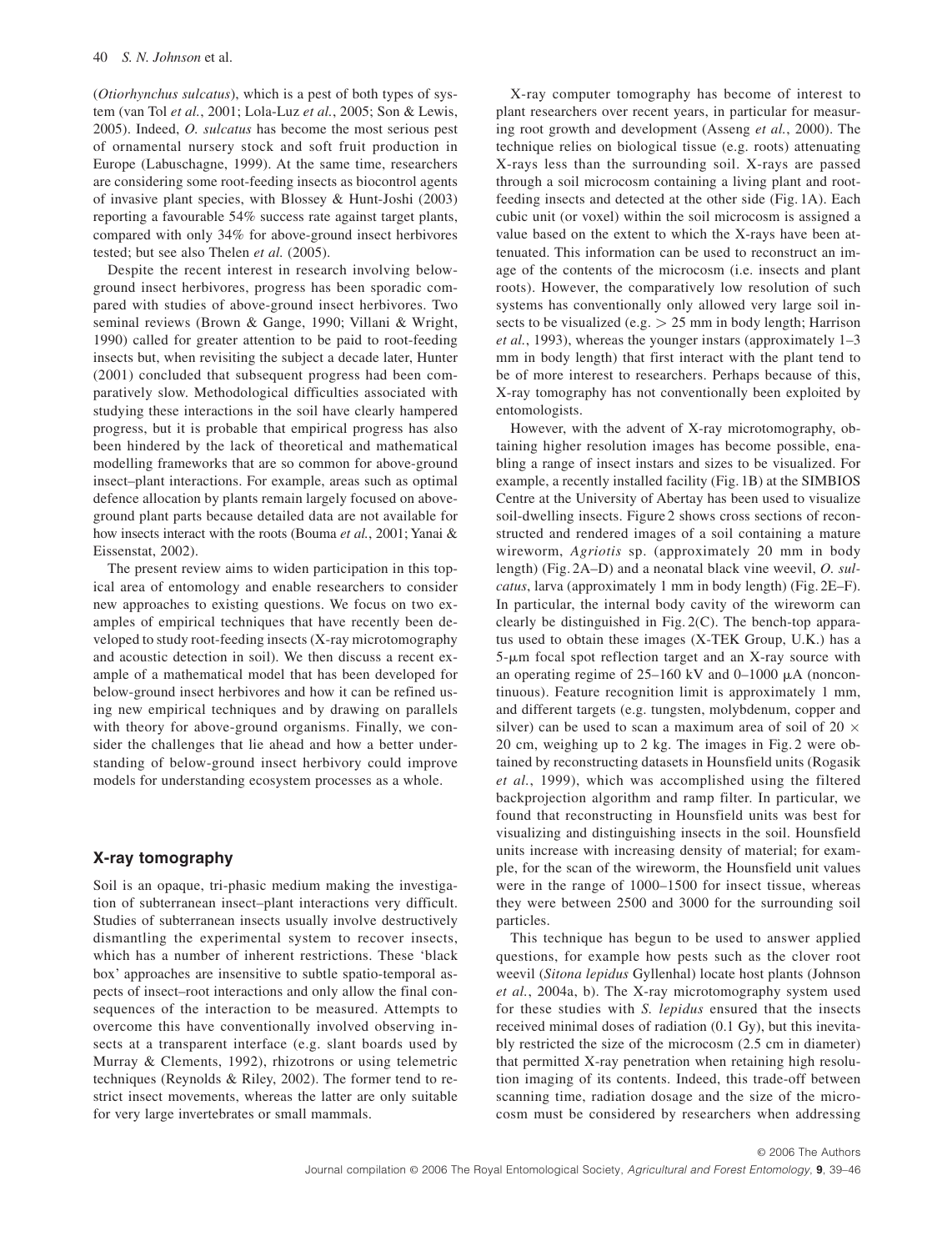**Figure 1** (A) Schematic diagram of generalized X-ray tomography apparatus. (1) X-ray source; (2) X-ray detector; (3) rotating turntable; (4) soil microcosm containing living plant; (5) path of X-ray beam through soil microcosm. (B) X-TEK Benchtop X-ray microtomography apparatus: (6) Image acquisition and processing module consisting of a personal computer and manipulation joysticks; (7) X-ray microtomography module consisting of an X-ray gun, computer tomography (CT) chamber, vacuum pumps, detector and CCD camera; (8) CT chamber with sample inside. Enlarged image shows the interior of the CT chamber: (9) X-ray gun consisting of a high voltage power supply, vacuum chamber, beam tube, cooling unit and ultra focus target; (10) high precision sample manipulation table; (11) soil sample in the sample holder.

specific experimental aims. For example, more rapid scans reduce resolution whereas larger microcosms require higher dosages to penetrate the soil column, which may be deleterious to the insects. Researchers are now looking at how these systems can be improved for studying root growth, and there is a clear advantage for entomologists to exploit and where possible to drive these developments in X-ray microtomography. X-ray microtomography units can be custom-made (Fig. 1A), but bench-top apparatus can now be purchased relatively inexpensively (Fig. 1B). Moreover, their ease of operation and the inevitable developments in resolution (Asseng *et al.*, 2000) should allow this technique to become more widely used for studying below-ground insect-plant interactions.

#### **Acoustic detection**

 Although X-ray microtomography offers a novel laboratory based approach, advances have also been made in development of field techniques based on acoustic detection. Acoustic technology has been considered in multiple applications for its potential to detect hidden infestations of insects in food ( Brain, 1924; Adams *et al.* , 1953; Vick *et al.* , 1988 ), wood ( Fujii *et al.* , 1990; Scheffrahn *et al.* , 1993; Lemaster *et al.* , 1997) and, more recently, in the soil (Mankin et al., 2000, 2001; Zhang *et al.* , 2003a ). Several different microphone and accelerometer systems have been used successfully to detect sounds generated by subterranean larvae in citrus groves (Mankin et al., 2001), forage fields (Brandhorst-Hubbard



et al., 2001) and nursery containers (Mankin & Fisher, 2002a, 2002b). Researchers have begun development of techniques to identify different types of sounds and relate them to larval behavioural activities (Zhang *et al.*, 2003b). The occurrence of short  $(< 10 \text{ ms})$ , variable-amplitude pulses may be associated with feeding, based on similarities with sounds observed from above-ground insects involved in biting and chewing activities. Longer (500–1000 ms), moderate- to weak-intensity 'rustles' are suggestive of general rubbing or dragging movements, or digging activity. An oscillogram with several snaps and a rustle produced by a *Diaprepes abbreviatus* (L.) larva feeding on citrus tree roots is shown in Fig. 3(A).

 Acoustic sensors can detect insects over distances of only 10–30 cm in soil, but the range can be extended by attaching a sensor to a metal probe that is inserted near where the insects are expected to be present. Spatial distribution of soil insect sounds and larval populations has been assessed by use of regularly spaced, multiple probes or by monitoring multiple sites over brief,  $180-300$ -s periods (Mankin & Lapointe, 2003). The movement and feeding activity detected by the sensor can be monitored with headphones as the output is amplified and saved (without data compression) on a digital audio tape or other high-quality storage medium for subsequent computer or oscilloscope analyses. Some insects become quiescent when they are disturbed, but will usually resume their activities within 3-5 min.

 Insects produce a wide variety of sounds in the soil, many of which can be readily distinguished from background noise by an experienced listener or a computer program. Larvalproduced sounds typically are low intensity  $(< 80$  dB) pulses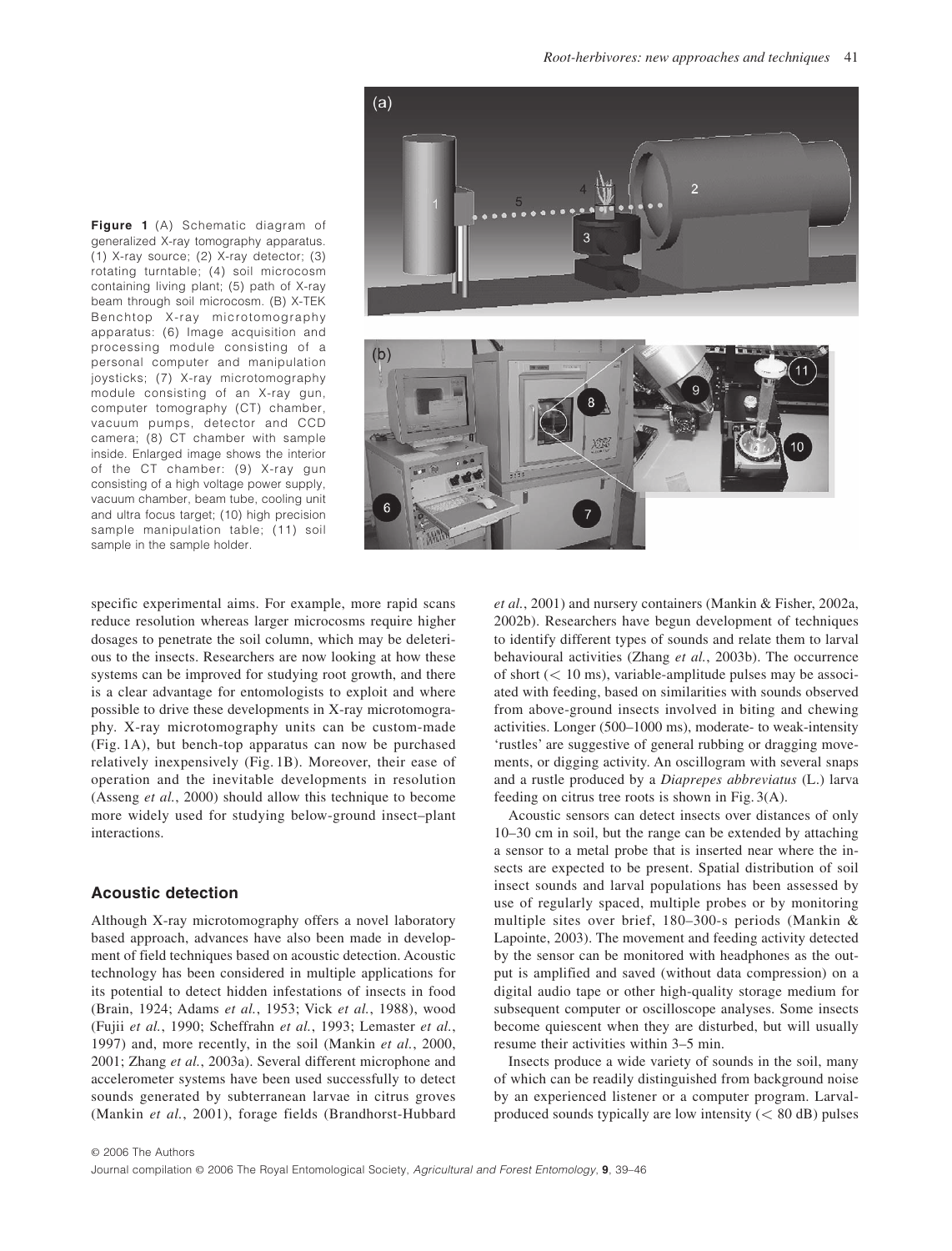

**Figure 2** X-ray reconstructed and rendered images of (A-D) successive transverse sections of soil, with (B-D) containing a mature wireworm ( *Agriotes* sp.) that had been immobilized and (E-F) a neonatal black vine weevil larva ( *Otiorhynchus sulcatus*) (circled when fully visible in F). These data were acquired at 90 kV, 125 mA using a tungsten target and angular positions numbering 720 (O. *sulcatus*) and 1008 ( *Agriotes* sp.). Each image has been averaged over 32 frames and is geometrically corrected. Ring artefacts, whereby increases or decreases in X-ray attenuation along a circle, or portion of a circle, cause image distortions were minimized. Isotropic voxel sizes are 0.29038 mm for *O. sulcatus* and 0.041337 mm for *Agriotes* sp. Three-dimensional volume renderings have been created in VGStudioMax, version 1.2 (Volume Graphics, Germany). Scale bars given for both images.

with a preponderance of spectral energy between 500 and 1800 Hz (Mankin *et al.*, 2000). Examples of average spectra of *Phyllophaga crinita* (Burmeister) larvae recorded at three different locations in a forage field at Auburn University, Alabama, U.S.A. are shown in Fig. 3(B) .

 The most recent refinements in acoustic techniques have primarily been in reductions of cost and in development of signal processing techniques to distinguish insect signals from noise (Mankin et al., 2000) and identify temporal patterns (Zhang et al., 2003b) and spatial distributions (Mankin *et al.* , 2002; Zhang *et al.* , 2003a ) of insect activity. Originally, most of the software implementing the new techniques was written in efficient, but technically difficult C or  $C++$  code, but higher-level, user friendly tools such as Matlab (MathWorks, Inc., Natick, Massachusetts) have become available that enable more rapid progress in development of soil insect detection and monitoring applications.

## **Mathematical models**

 X-ray tomography and acoustic techniques represent significant experimental advancements in the study of subterranean insects, but mathematical modelling can play a complementary role for predicting aspects of their ecology that otherwise remain unseen. A recent example of a mathematical model for a specific part of the life-cycle of a root feeding insect comprises the location of host plants in the soil using chemical cues exuded from the roots.

 A small number of mathematical modelling studies have been conducted in this area, mostly based on the diffusionchemotaxis partial differential equation (Murray, 2002), in which the organism's movement is assumed to consist of a pure random Brownian motion prior to detecting chemical root exudates, followed by a determinant motion towards roots along the gradient of these host location signals. In common with studies of soil nematodes ( Anderson *et al.* ,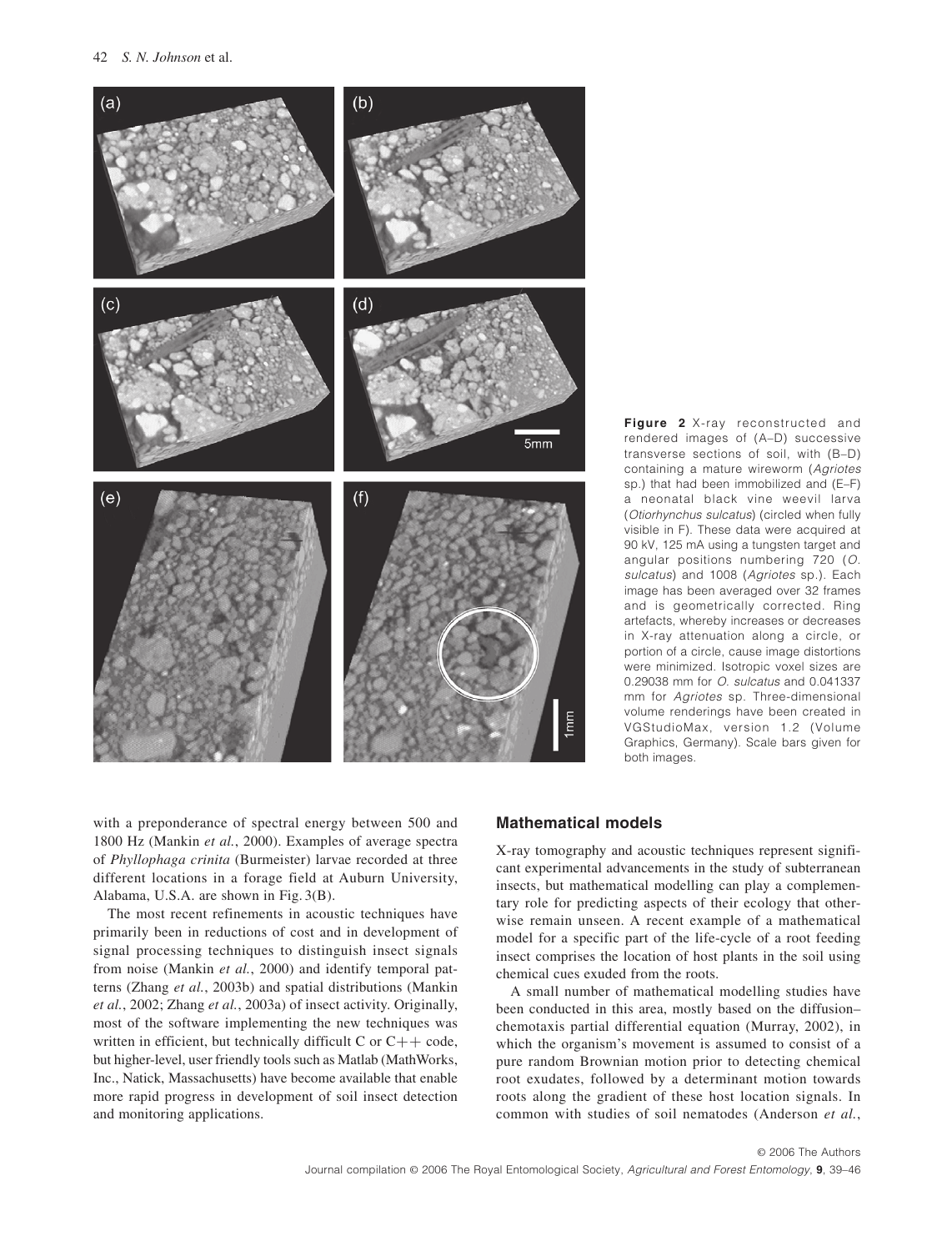

**Figure 3** (A) Acoustic signals recorded from fifth-instar *, Diaprepes abbreviatus* larvae feeding on citrus tree roots. Most of the sounds in the recording were classified as snaps (S) based on their short durations and variable amplitudes (see text). A group of closely spaced, medium-amplitude snaps at the end of the record were classified as a rustle (R). Inset (A) shows an expanded trace of a low-amplitude snap, and inset (B) shows an expanded trace of the rustle. (B) Average spectra in three recordings of *Phyllophaga crinita* larvae in a forage field. The spectra of all three larvae had significantly greater energy between 0.5-1.8 kHz than background noise recorded in the same field.

1997; Hunt et al., 2001), this concept has recently been extended to model the movement of soil-dwelling insects (Wiktorsson *et al.*, 2004) and, in particular, the clover root weevil *S. lepidus* (Zhang et al., 2006).

 Although these models remain useful for subterranean insect foraging behaviour, they are based on experiments that were not conducted in the soil (usually arenas) and tend to oversimplify movement patterns. For example, recent findings for above-ground organisms suggest that movement prior to the detection of host location cues is more complicated than that described by Brownian movement. These studies suggest that this movement is better described by fractal and/or multiple-fractal distributions (Doerr & Doerr, 2004; Seuront *et al.*, 2004). This is particularly true when resources are scarce (as is the case for suitable roots or root parts in the soil) and where the organism is seen to travel long distances between periods of intensive searches; socalled Lévy flights (Viswanathan et al., 1996). These movement strategies were found to be more efficient for locating scarce resources compared with Brownian movements (Viswanathan et al., 1999).

 Taking this into account, a more general model for soildwelling insect movement in a two-dimensional plane can be derived. The movement of an individual insect can be seen as consisting of active burrowing movements and inactive 'rest periods' where the insect remains stationary, both being treated as random variables and characterized by their joint probability. The classical diffusion model (Murray, 2002) describes movement patterns where 'resting' periods are exponentially distributed and the burrowing distances between two periods of inactivity has a Gaussian distribution. Experimental data regarding these probability distributions are not available for below-ground insects, but the empirical observations of the above-ground organisms consistently show that both 'resting' time and movement distance have power-law distributions. If this is also true for the belowground insects, insect movement can be modelled by the more general model:

$$
\frac{\partial^{\beta} P}{\partial t^{\beta}} = D \left( \frac{\partial^{\alpha} P}{\partial x^{\alpha}} + \frac{\partial^{\alpha} P}{\partial y^{\alpha}} \right) - \left[ \frac{\partial}{\partial x} \left( \gamma \frac{\partial c}{\partial x} P \right) - \frac{\partial}{\partial y} \left( \gamma \frac{\partial c}{\partial y} P \right) \right] (1)
$$

where  $P$  is the probability of finding an individual insect at position  $(x, y)$  at time  $t, 0 < \beta \le 1$  is a parameter characterizing the 'resting' time distribution,  $1 < \alpha < 2$  and *D* are parameters characterizing how often the insect makes longdistance burrowing movements, *c* is the concentration of root exudates exploited for host location (Johnson & Gregory, 2006), and  $\gamma$  represents the sensitivity of the insect to such root exudates. Overall, the term on the left-hand side d escribes the 'resting' time pattern, the first term on the righthand side describes the random burrowing pattern in the absence of host location cues (e.g. root exudates), and the last term on the right-hand side represents the attractiveness of root exudates to the insects.

 Testing Eq. (1) as a refinement to the model proposed by Zhang *et al.* (2006) is difficult because, to our knowledge, there are no detailed experimental studies of insect herbivore searching strategies that were conducted in realistic soil conditions. However, Eq. (1), assuming Lévy motion, can be applied to a recent study of the movements of the clover root weevil that incorporated X-ray tomography (Johnson et al., 2004a). In that study, the distribution of larvae within a soilfilled Y-tube (Fig. 4A) was measured after 3 days.

 Equation 1 was used to simulate the distribution of larvae in Y-tubes in which  $0 < \beta \le 1$  and  $\alpha = 2$  (in recognition that the larvae were unlikely to make long continual burrowing movements as there were no fissures or big pores in the soil). The parameters  $D$  and  $\beta$  in Eq. (1) were determined from a calibration based on a control in which both arms of the Y-tubes were filled with soil alone. In modelling the larval movement towards the roots, we combined  $\gamma \delta c / \delta x$  as single parameter to characterize the attractiveness of roots to the larvae; its value also being determined from the calibration. A numerical and experimental comparison can be made (Fig. 4B), demonstrating good agreement between the prediction and experimental measurements. This suggests that Lévy motion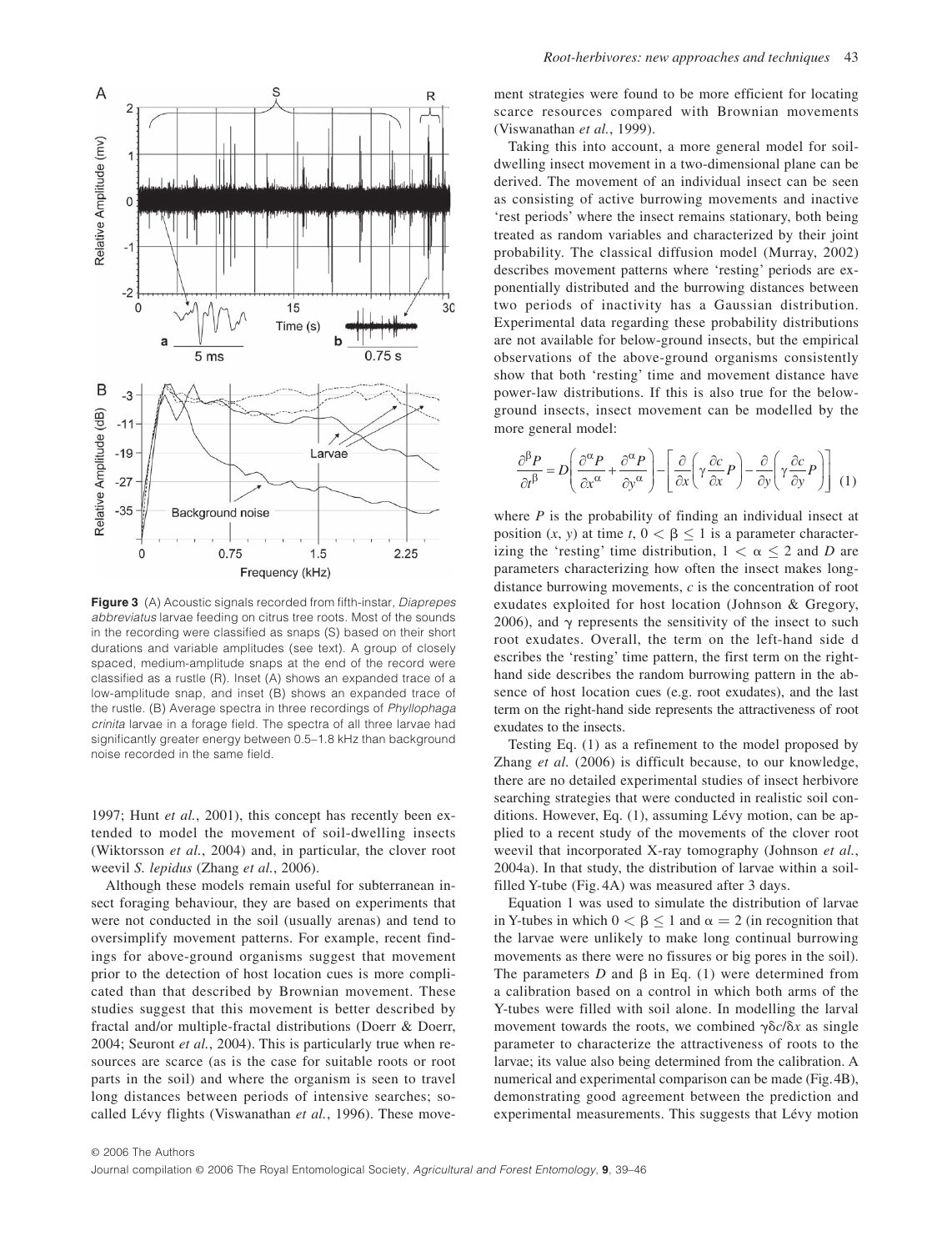![](_page_5_Figure_1.jpeg)

**Figure 4** (a) Y-tube apparatus used to investigate the dispersal of *S. lepidus* larvae towards plant roots, as described in Johnson *et al*. (2004a). (b) Simulation of dispersal of larvae in the soil-filled Y-tubes using equation 1 (see text), compared with experimental results.

might be usefully included in future models of subterranean insect movement. By incorporating new empirical techniques and drawing parallels from studies for above-ground organisms, novel mathematical modelling clearly has the potential to provide better insight into below-ground insect herbivory.

# **Future directions: an ecosystem perspective of root-feeding insects**

 There is growing recognition that interactions between above- and below-ground organisms are more important in shaping ecosystem processes than previously thought. Therefore, to fully understand ecosystem processes, a holistic approach must be adopted to link the various components of a given system. For example, Schroter *et al.* (2004) provide a qualitative model that includes key feedbacks and interactions that link above- and below-ground organisms associated with a single plant. These include microbial symbionts, pathogens, decomposers and grazers, in addition to root and shoot herbivores, and their respective parasites and predators. Although root herbivores are just one component of this model, their interactions with a host plant and other organisms in the ecosystem are amongst the least understood and need to be addressed if these models are to be validated.

 Studies suggest that multiple interactions across trophic levels for below-ground organisms are equally complex as those involving above-ground organisms. For example, it has recently been demonstrated that root herbivory can induce the plant to recruit natural enemies of both above- (Wackers & Bezemer, 2003) and below-ground insect herbivores (Rasmann *et al.*, 2005). This complexity represents a significant challenge, and experimental work will undoubtedly produce nonlinear feedbacks and counterintuitive dynamics. This challenge is compounded by uncertainty and the paucity of empirical data on root-feeding insects. However, mathematical modelling could assist with this, as modelling is an iterative process that represents the current best understating of a system. Independent consequences that are predicted from models will provide new testable hypotheses that will either support or disprove the latest iteration of understanding and lead to further refinement.

 A further challenge is concerned with scaling. The spatiotemporal dynamics of root-feeding insects are likely to differ in scale from many of the other organisms in the ecosystem (Schneider, 1994). At the smallest scale, a subterranean insect herbivore interacts with a single root, yet the impact of this interaction is at the scale of the plant community. Between those scales, there is considerable spatial and temporal heterogeneity that will affect the emergent structure of the community. It will therefore be necessary to look for natural scales where patterns, or 'laws' become apparent. Modelling could assist with this, and spatio-temporal statistical models in particular could play an important role.

 The approaches and techniques discussed in this review are timely given the recent interest in below-ground insect herbivory and its wider consequences throughout managed and natural ecosystems. With the inevitable advances in empirical and theoretical approaches that will take place in the coming years, ecological and applied researchers may be able to re-address how they investigate the fundamentally important 'black box' aspect of below-ground systems.

#### **Acknowledgements**

 This article was originally formulated during the workshop, *Integrative approaches for investigating root herbivory in agricultural and managed systems* , held at the University of Reading on 25–26 October 2004. This workshop was funded by the Biotechnology and Biological Sciences Research Council (BBSRC) of the U.K. (grant reference ISIS 1310). J.W.C. and D.V.G. also acknowledge funding from the BBSRC (grant reference BBS/B/01294). The authors are grateful for the constructive comments made by anonymous referees of this paper.

#### **References**

- Adams, R.F., Wolfe, J.E., Milner, M. & Schellenberger, J.A. (1953) Aural detection of grain infested internally with insects . *Science* , **118** 163-164
- Anderson, A.R.A., Sleeman, B.D., Young, I.M. & Griffiths, B.S. (1997) Nematode movement along a chemical gradient in a structurally heterogeneous environment. 2. Theory. *Fundamental and Applied Nematology* , **20** , 165 – 172 .

© 2006 The Authors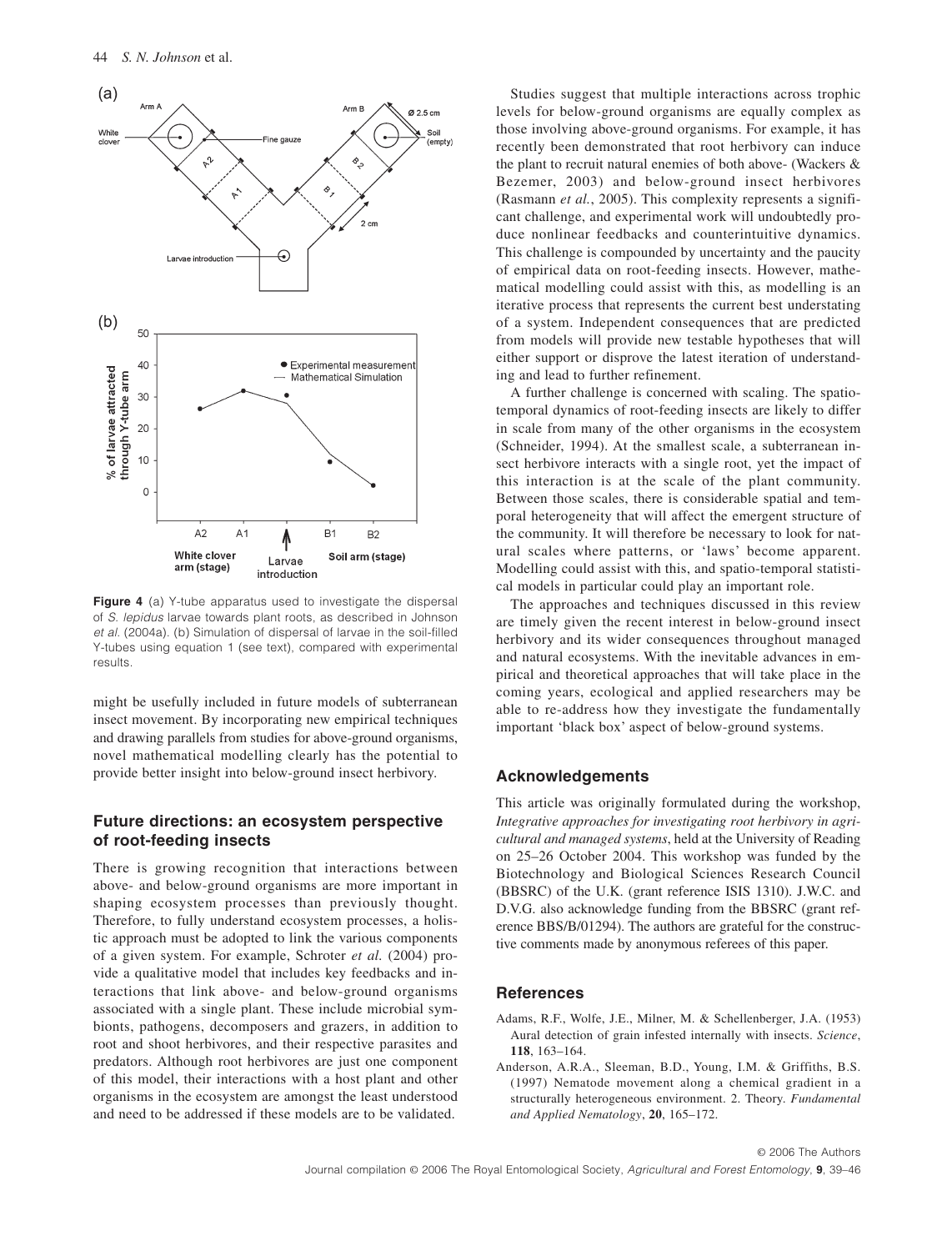- Asseng, S., Aylmore, L.A.G., MacFall, J.S., Hopmans, J.W. & Gregory, P.J. (2000) Computer-assisted tomography and magnetic resonance imaging. *Root Methods* (ed. by A. L. Smit, A. G. Bengough, C. Engels, M. van Noordwijk, S. Pellerin and S. C. van de Geijn), pp. 343-364. Springer, Germany.
- Bardgett, R.D. (2005) The Biology of Soil: A Community and Ecosystem Approach. Oxford University Press, U.K.
- Bezemer, T.M. & van Dam, N.M. (2005) Linking aboveground and belowground interactions via induced plant defences . *Trends in Ecology and Evolution*, **20**, 617-624.
- Blossey, B. & Hunt-Joshi, T.R. (2003) Belowground herbivory by insects: influence on plants and aboveground herbivores . *Annual Review of Entomology* , **48** , 521 – 547 .
- Bouma, T.J., Yanai, R.D., Elkin, A.D., Hartmond, U., Flores-Alva, D.E. & Eissenstat, D.M. (2001) Estimating age-dependent costs and benefits of roots with contrasting life span: comparing apples and oranges. New Phytologist, 150, 685-695.
- Brain, C.K. (1924) Preliminary note on the adaption of certain radio principles to insect investigation work . *Annals of the University Stellenbosch, Series A, 2, 45-47.*
- Brandhorst-Hubbard, J.L., Flanders, K.L., Mankin, R.W., Guertal, E.A. & Crocker, R.L. (2001) Mapping of soil insect infestations sampled by excavation and acoustic methods . *Journal of Economic Entomology* , **94** , 1452 – 1458 .
- Brown, V.K. & Gange, A.C. (1990) Insect herbivory below ground. Advances in Ecological Research, 20, 1-58.
- Chiang, H.C., French, L.K. & Rasmussen, D.E. (1980) Quantitative relationship between western corn rootworm population and corn yield. Journal of Economic Entomology, 73, 665-666.
- van Dam, N.M., Raaijmakers, C.E. & van der Putten, W.H. (2005) Root herbivory reduces growth and survival of the shoot feeding specialist *Pieris rapae* on *Brassica nigra* . *Entomologia Experimentalis et Applicata*, **115**, 161-170.
- Doerr, V.A.J. & Doerr, E.D. (2004) Fractal analysis can explain individual variation in dispersal search paths. *Ecology*, 85, 1428-1438
- Fujii, Y., Noguchi, M., Imamura, Y. & Tokoro, M. (1990) Using acoustic emission monitoring to detect activity in wood . *Forest Products Journal* , **40** , 34 – 36 .
- Harrison, R.D., Gardner, W.A., Tollner, W.E. & Kinard, D.J. (1993) X-Ray computed-tomography studies of the burrowing behavior of 4th-instar Pecan weevil (Coleoptera, Curculionidae) . *Journal of Economic Entomology* , **86** , 1714 – 1719 .
- Hunt, H.W., Wall, D.H., DeCrappeo, N.M. & Brenner, J.S. (2001) A model for nematode locomotion in soil. *Nematology*, 3, 705-716.
- Hunter, M.D. (2001) Out of sight, out of mind: the impacts of rootfeeding insects in natural and managed systems . *Agricultural and Forest Entomology*, 3, 3-9.
- Johnson, S.N. & Gregory, P.J. (2006) Chemically-mediated hostplant location and selection by root-feeding insects . *Physiological Entomology*, 13, 1–13.
- Johnson, S.N., Gregory, P.J., Murray, P.J., Zhang, X. & Young, I.M. (2004a) Host plant recognition by the root-feeding clover weevil, Sitona lepidus (Coleoptera: Curculionidae). Bulletin of Entomo*logical Research*, 94, 433-439.
- Johnson, S.N., Read, D.B. & Gregory, P.J. (2004b) Tracking larval insect movement within soil using high resolution X-ray microtomography. *Ecological Entomology*, 29, 117-122.
- Labuschagne, L. (1999) Black vine weevil the millennium bug? *Bulletin of the Royal Entomological Society* , **23** , 213 – 220 .
- Lemaster, R.L., Beall, F.C. & Lewis, V.R. (1997) Detection of termites with acoustic emission. Forest Products Journal, 47,  $75 - 79.$
- Lola-Luz, T., Downes, M. & Dunne, R. (2005) Control of black vine weevil larvae *Otiorhynchus sulcatus* (Fabricius) (Coleoptera: Cur-

culionidae) in grow bags outdoors with nematodes . *Agricultural and Forest Entomology* , **7** , 121 – 126 .

- Mankin, R.W., Brandhorst-Hubbard, J., Flanders, K.L. et al. (2000) Eavesdropping on insects hidden in soil and interior structures of plants. *Journal of Economic Entomology*, 93, 1173-1182.
- Mankin, R.W. & Fisher, J.R. (2002a) Acoustic detection of the black vine weevil, *Otiorhynchus sulcatus* (Fabricius) (Coleoptera: Curculionidae) larval infestations in nursery containers . *Journal of Environmental Horticulture*, 20, 166-170.
- Mankin, R.W. & Fisher, J.R. (2002b) Current and potential uses of acoustic systems for detection of soil insect infestations . *Proceedings of the Bouyocous Conference on Agroacoustics, Fourth Sympo*sium. National Center for Physical Acoustics, Oxford, Mississippi.
- Mankin, R.W. & Lapointe, S.L. (2003) Listening to larvae. Acoustic detection of *Diaprepes abbreviatus* (L.) . *Proceedings of the Flor*ida State Horticultural Society, 116, 304-308.
- Mankin, R.W., Lapointe, S.L. & Franqui, R.A. (2001) Acoustic surveying of subterranean insect populations in citrus groves . *Journal of Economic Entomology* , **94** , 853 – 859 .
- Mankin, R.W., Osbrink, W.L., Oi, F.M. & Anderson, J.B. (2002) Acoustic detection of termite infestations in urban trees . *Journal of Economic Entomology* , **95** , 981 – 988 .
- Murray, J.D. (2002) Mathematical Biology. I. An Introduction. Springer, New York, New York.
- Murray, P.J. & Clements, R.O. (1992) A technique for assessing damage to roots of white clover caused by root feeding insects . *Annals of Applied Biology* , **121** , 715 – 719 .
- Rasmann, S., Köllner, T.G., Degenhardt, J. et al. (2005) Recruitment of entomopathogenic nematodes by insect-damaged maize roots . *Nature* , **434** , 732 – 737 .
- Reynolds, D.R. & Riley, J.R. (2002) Remote-sensing, telemetric and computer-based technologies for investigating insect movement: a survey of existing and potential techniques . *Computers and Electronics in Agriculture*, 35, 271-307.
- Rogasik, H., Crawford, J.W., Wendroth, O., Young, I.M., Joschko, M. & Ritz, K. (1999) Discrimination of soil phases by dual energy X-ray tomography. Soil Science Society of America Journal, **63**, 741–751.
- Schadler, M., Alphei, J., Scheu, S., Brandl, R. & Auge, H. (2004) Resource dynamics in an early-successional plant community are influenced by insect exclusion . *Soil Biology and Biochemistry* , 36, 1817-1826.
- Scheffrahn, R.H., Robbins, W.P., Busey, P., Su, N.Y. & Mueller, R. ( 1993 ) Evaluation of a novel hand-held acoustic detector to monitor termites (Isoptera: Rhinotermitidae) in wood . *Journal of Economic Entomology*, 86, 1720-1729.
- Schneider, D.C. (1994) Quantitative Ecology. Spatial and Temporal *Scaling* . Academic Press, San Diego, California .
- Schroter, D., Brussaard, L., De Deyn, G. et al. (2004) Trophic interactions in a changing world: modelling aboveground – belowground interactions. *Basic and Applied Ecology*, 5, 515-528.
- Seuront, L., Schmitt, F.G., Brewer, M.C., Strickler, J.R. & Souissi, S. (2004) From random walk to multifractal random walk in zooplankton swimming behavior. *Zoological Studies*, 43, 498-510.
- Son, Y. & Lewis, E.E. (2005) Modelling temperature-dependent development and survival of *Otiorhynchus sulcatus* (Coleoptera: Curculionidae). *Agricultural and Forest Entomology*, 7, 201-209.
- Spike, B.P. & Tollefson, J.J. (1991) Yield response of corn subjected to Western corn rootworm (Coleoptera, Chrysomelidae) infestation and lodging. *Journal of Economic Entomology*, 84, 1585– 1590 .
- Thelen, G.C., Vivanco, J.M., Newingham, B. et al. (2005) Insect herbivory stimulates allelopathic exudation by an invasive plant and the suppression of natives. *Ecology Letters*, 8, 209–217.

© 2006 The Authors

Journal compilation © 2006 The Royal Entomological Society, *Agricultural and Forest Entomology*, **9**, 39–46